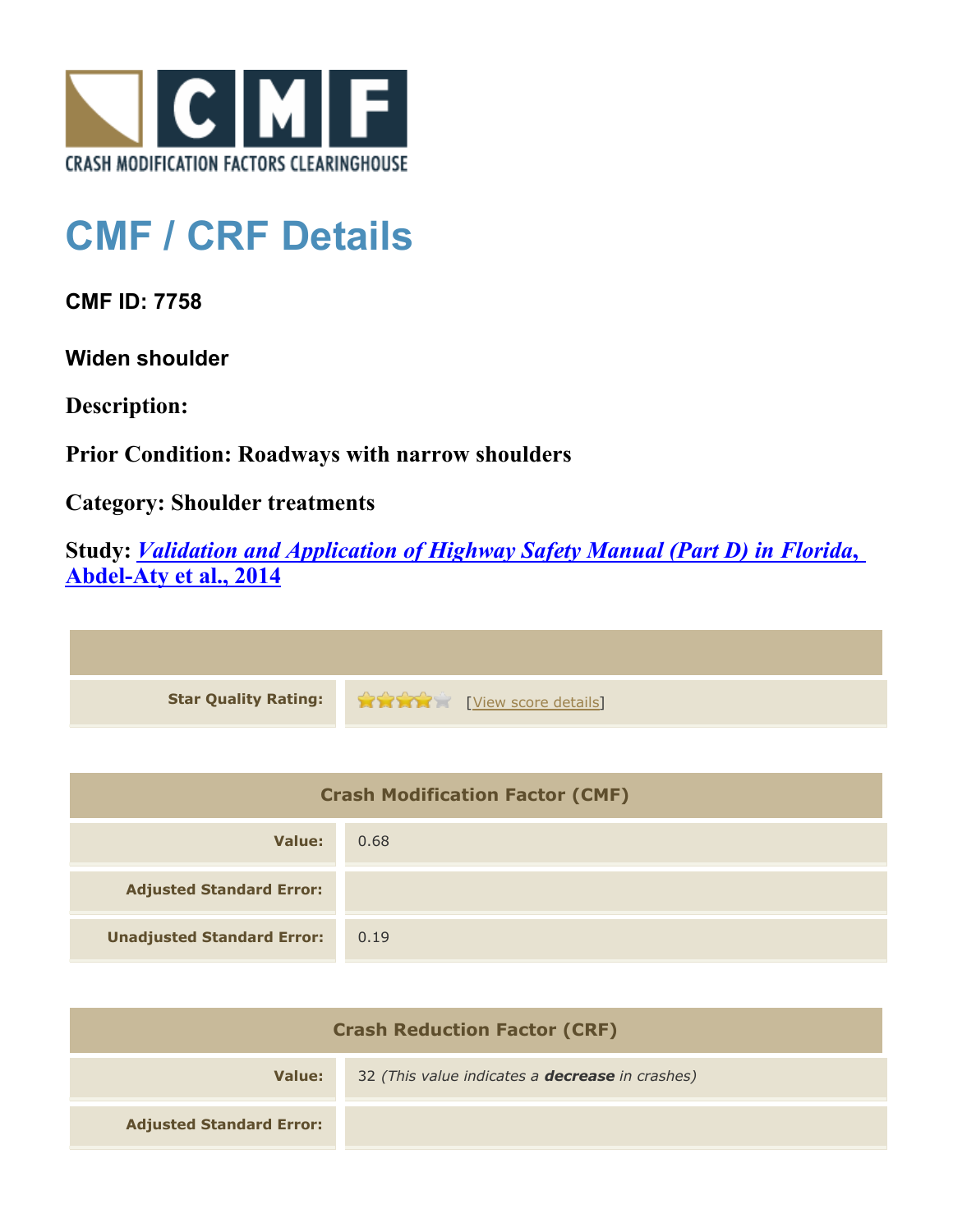| <b>Applicability</b>       |                                                   |
|----------------------------|---------------------------------------------------|
| <b>Crash Type:</b>         | Run off road                                      |
| <b>Crash Severity:</b>     | All                                               |
| <b>Roadway Types:</b>      | Not specified                                     |
| <b>Number of Lanes:</b>    | >2                                                |
| <b>Road Division Type:</b> | All                                               |
| <b>Speed Limit:</b>        | $45 - 70$                                         |
| <b>Area Type:</b>          | Rural                                             |
| <b>Traffic Volume:</b>     | 2000 to 50000 Annual Average Daily Traffic (AADT) |
| <b>Time of Day:</b>        | All                                               |

## *If countermeasure is intersection-based*

| <b>Intersection Type:</b>         |  |
|-----------------------------------|--|
| <b>Intersection Geometry:</b>     |  |
| <b>Traffic Control:</b>           |  |
| <b>Major Road Traffic Volume:</b> |  |
| <b>Minor Road Traffic Volume:</b> |  |

| <b>Development Details</b>      |              |
|---------------------------------|--------------|
| <b>Date Range of Data Used:</b> | 2005 to 2010 |
| <b>Municipality:</b>            |              |
| State:                          | <b>FL</b>    |